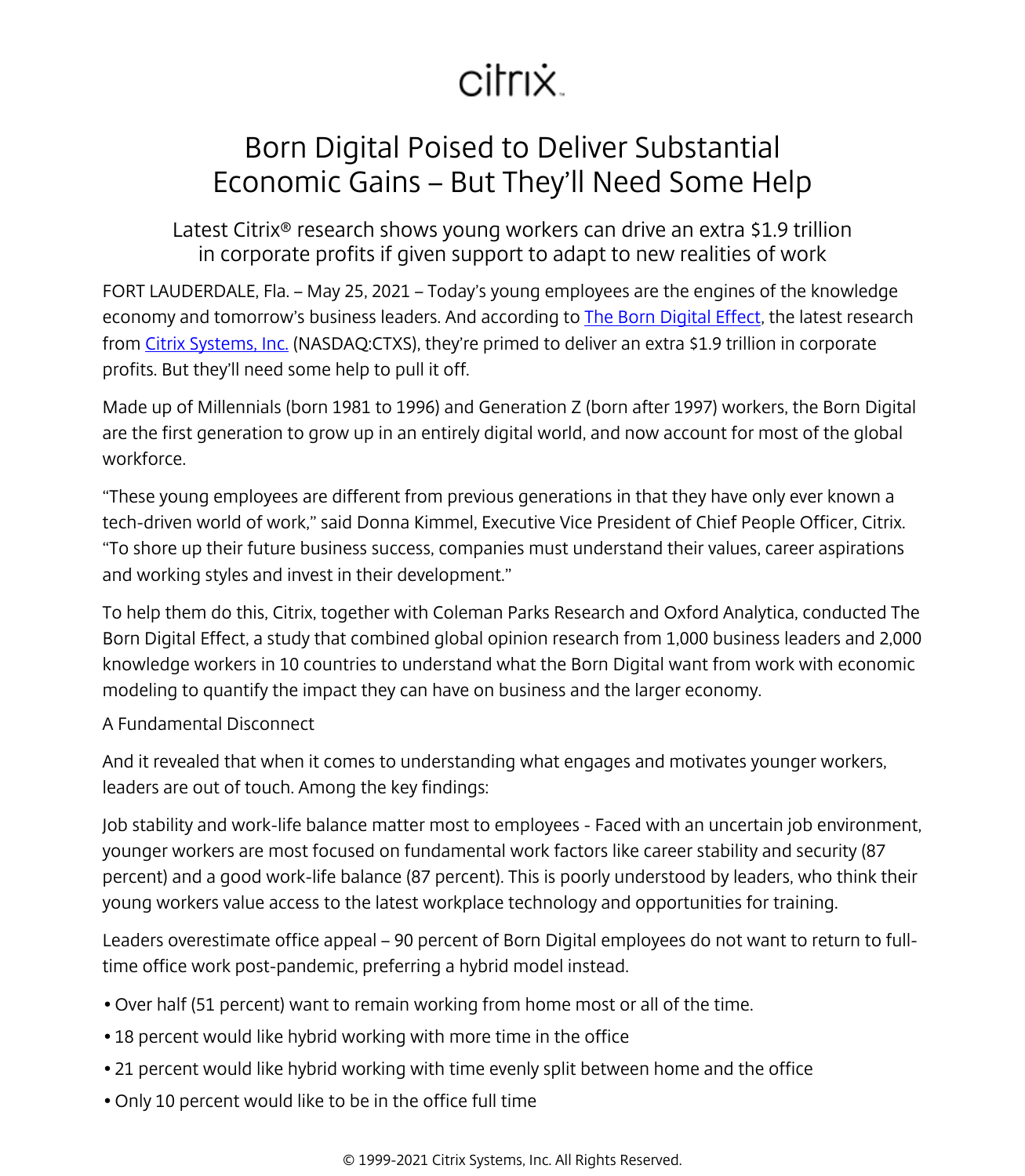But 58 percent of leaders believe that young workers will want to spend most or all of their time working in the office.

While they may prefer to work remote. Born Digital workers recognize that social interaction is crucial in a business context (68 percent).

"As companies move forward in enabling work from anywhere, they will need to provide opportunities for employees to come together both physically in offices and virtually from home to keep them connected, engaged and prepared for the future of work," Kimmel said.

More than anything, the Born Digital want employers who give them flexibility and choice –Although a five-day week is still a popular working pattern, the Born Digital believe that they should be given the opportunity to work a four-day week if they choose (17 percent). They also expect to be able to decide when to begin and end their working day (27 percent), and a few want to work unstructured or outputbased hours (7 percent).

And they want to be given freedom and recognized for their performance - When asked to identify the three most important aspects of company culture they look for in choosing an employer, the Born Digital cited:

- Autonomy, or the opportunity to work in a high-trust environment (83 percent)
- Compensation that recognizes and rewards performance (81 percent)
- Strong and visible leadership (79 percent)

Young workers and leaders inhabit different digital worlds - Only 21 percent of business leaders use instant messaging apps like Slack or WhatsApp for work purposes, compared to 81 percent of Born Digital employees. And only 26 percent of business leaders like using these apps for work, compared to 82 percent of Born Digital workers.

Purpose is a privilege, not a priority - Only 30 percent of Born Digital employees would leave an organization that lacked purpose, compared to 69 percent of business leaders. And only 28 percent of Born Digital workers would leave a role if they felt the culture did not reflect their personality adequately, compared to 58 percent of business leaders.

As the data makes clear, today's business leaders are clearly disconnected from what the Born Digital really want from work. And in order to unlock their full potential and the value they can deliver, they need to plug in.

The Future is in Their Hands

"Successfully attracting and retaining the Born Digital will require organizations to invest in the work model and tools to create the flexible, efficient and engaged work environment that this next generation of leaders craves and thrives in," said Tim Minahan, Executive Vice President of Business Strategy, Citrix. "And there is clear commercial benefit to doing so."